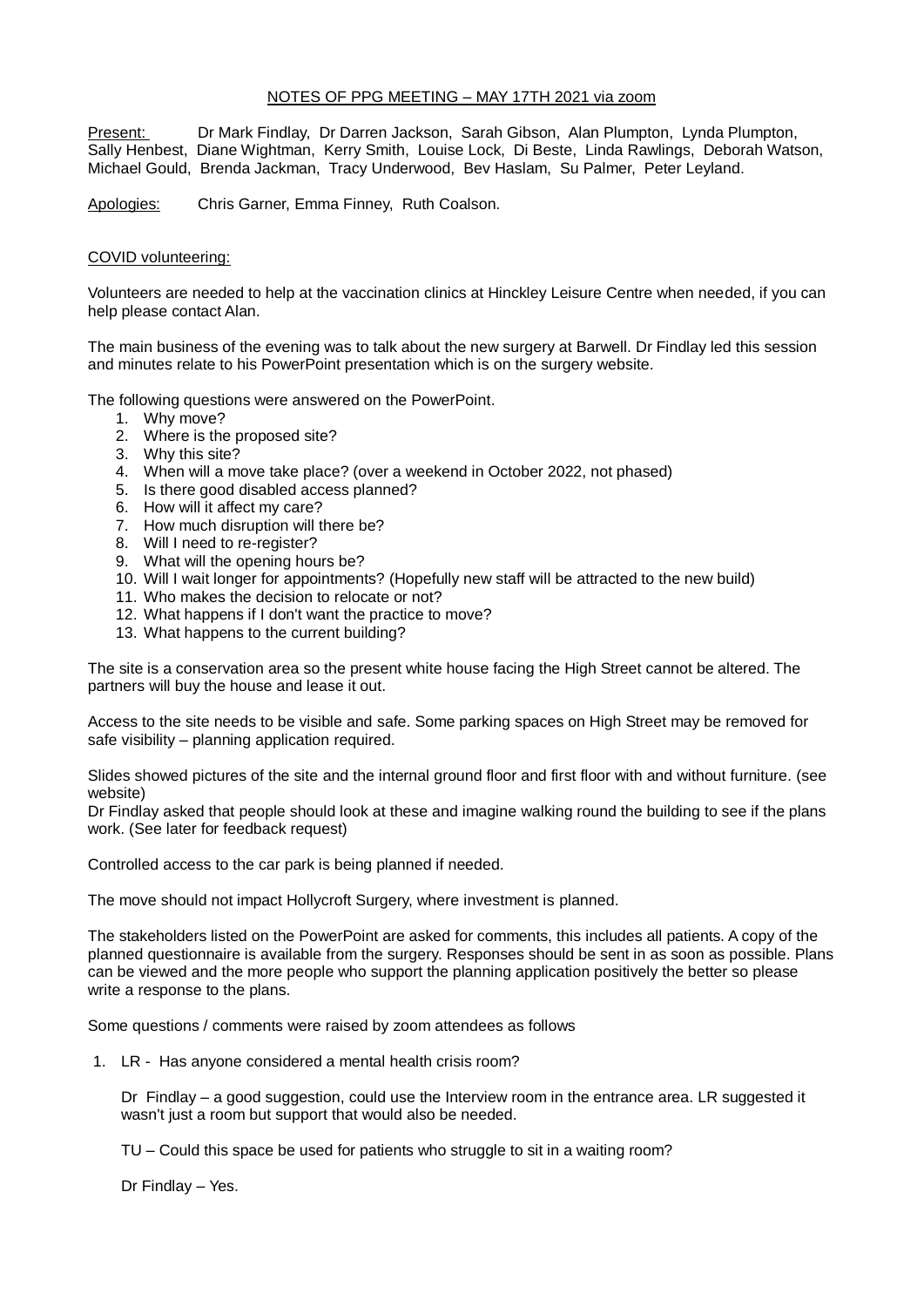### DB – There is funding for safe spaces?

AP – Mental health must be high on the agenda.

2. TU - Will Hollycroft patients be able to see doctors at the new site

Dr Findlay – Yes, but most should stay at Hollycroft, plans for new space at Hollycroft is also in hand.

PL - will Hollycroft patients benefit from this even if they don't want to transfer?

Dr Findlay – yes, some tests and procedures can be carried out at both sites also specialist extra facilities such as minor surgeries can be accessed by all.

TU – experience of minor surgery at a local practice was very positive, quick and no need to go to hospital.

3 MG – Will the building have solar panels and eco-friendly heating system

Dr Findlay – All Eco plans are being looked at.

- 4. AP The whole area will be dementia friendly. Colour schemes and signage for the visually impaired is being thought out.
- 5. SH Does the surgery have a counselling service in situ?

Dr Findlay – no, the NHS doesn't support it. The NHS uses other organisations that doctors refer patients to.

#### OTHER BUSINESS

Hinckley Hospital Plan - (AP) Hospital plans have been revisited and revalued to ensure the plan is Covid proof. The £7m is still there but obviously worth less than it was. Board meetings are going ahead and public consultations will take place soon. Barwell's plan for minor treatment at the surgery fits in well with keeping things local.

Well Pharmacy (AP) – There have been many staff changes, a new manager, Neil, is appointed to join on July 16<sup>th</sup>. AP has raised the problems of home deliveries and four-day turn arounds with the new Area Manager (Ann James).

"Well Pharmacies" use a hub for making up regular prescriptions then they are sent out to individual pharmacies. This should allow repeat prescriptions to be done 7 days in advance. At the moment every other prescription coming to the pharmacy is classed as a walk in so is not pre-prepared. Well pharmacy blames the doctors but this is not the problem. Sarah Gibson has been trying to address the issues from the practice's view but with little result. The surgeries pharmacist technician is going to meet the pharmacy to discuss.

Carers TU – The group is celebrating five years of being a Carers Group with a party for carers to meet face to face after lockdown. Carers have adapted but struggled with very little support and want to know what help they will get going forward. They were contacted once in lockdown but not again. Support is needed. KS to look into this.

New Social Prescribers – Kerry Smith introduced Louise Lock and Di Beste the new social prescribers who work alongside the Local Area Co-ordinators to resolve problems as they arise that are not of a medical nature.

# Q&A

LR – do you deal with chronic depression?

KS – we are not mental health trained but conversations can be had about progressing with stronger local networks. We tend to come in after mental health care is in place.

AP – Local Area Coordinators and Social Prescribers help with signposting for befrienders issues very well. SH asked for examples of the work Social prescribers do – Louise and Di talked about helping with banking issues and going for walks with the anxious to shops. If long term support is needed referral is made to the Local Area Co-ordinators.